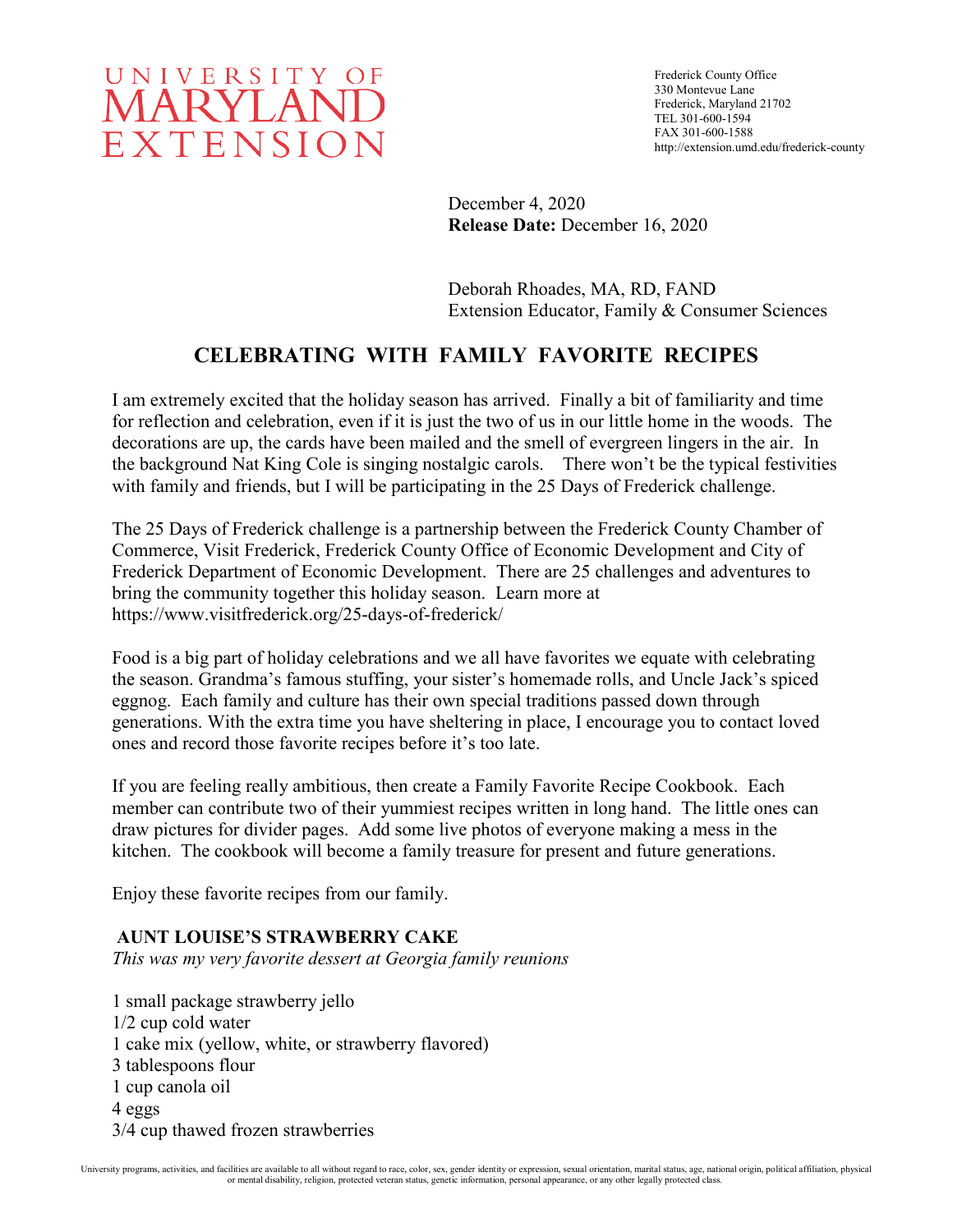# **AUNT LOUISE'S STRAWBERRY CAKE (continued)**

Dissolve jello in cold water. In separate bowl add cake mix, flour, jello dissolved in water, and canola oil. Beat for 2 minutes on medium speed. Add eggs. Beat for 1 minute. Add thawed strawberries. Beat for 1 more minute.

Cooking instructions based on type of pan used:

- Rectangular pan Bake for 1 hour at 300°F
- Bundt pan Bake 50 to 60 minutes at 325°F
- Two cake pans Bake 30 to 35 minutes at 350°

Let cake stand for 10 minutes. Place on serving plate and ice once cake has thoroughly cooled.

#### *Strawberry Icing*

1/2 cup frozen sliced strawberries 4 tablespoons butter 3/4 pound powdered sugar

Beat with mixer strawberries, butter and powdered sugar. Spread on cake and refrigerate until ready to serve.

# **CHRISTMAS SPINACH & PINE NUTS SALAD**

*My mother-in-law Eleanor was an avid gardener in sunny California where my husband grew up. A meal was not complete without a fresh green salad. This was a Christmas dinner favorite!*

3/4 cup toasted pine nuts, coarsely chopped 1/2 teaspoon dried tarragon 1/4 teaspoon grated lemon peel 1/8 teaspoon nutmeg 1/2 cup olive oil 1/3 cup balsamic vinegar 1/2 teaspoon salt 3 quarts of torn fresh greens – all spinach OR half spinach plus half butter lettuce

Toast pine nuts and coarsely chop. Clean greens and give time to dry. Mix together spices, olive oil, vinegar and salt. Fresh lemon juice can be substituted for vinegar. Place greens on salad plate, sprinkle with nutmeg and pour on dressing. Allow 2 tablespoons of dressing for each cup of salad.